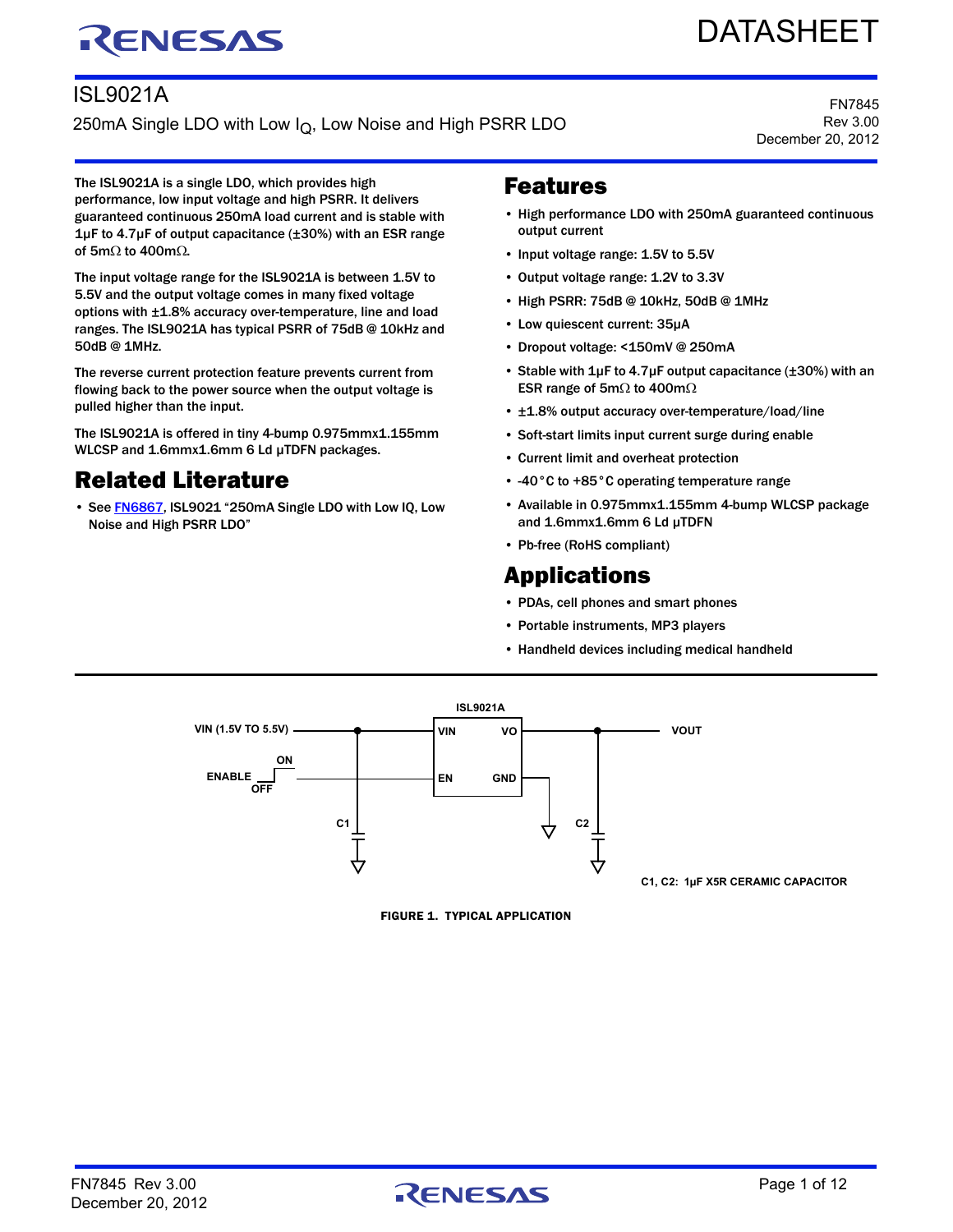## Block Diagram



## Pin Configurations





## Pin Descriptions

| <b>PIN</b><br>NAME | <b>µTDFN</b><br>PIN# | <b>WLCSP</b><br>PIN# | <b>DESCRIPTION</b>                                                 |
|--------------------|----------------------|----------------------|--------------------------------------------------------------------|
| VIN                | 1                    | <b>B1</b>            | IC Supply/LDO Input. Connect a 1µF<br>capacitor to GND.            |
| NC.                | 2.5                  |                      | No Connect.                                                        |
| <b>GND</b>         | 4                    | А2                   | System ground pin.                                                 |
| EN                 | 3                    | A1                   | LDO Enable. When this signal goes high,<br>the LDO is turned on.   |
| VO.<br>VOUT        | 6                    | <b>B2</b>            | LDO Output. Connect a $1\mu$ F to $4.7\mu$ F<br>capacitor to GND.  |
| <b>PAD</b>         |                      |                      | For µTDFN package option only. Connect it<br>to the system ground. |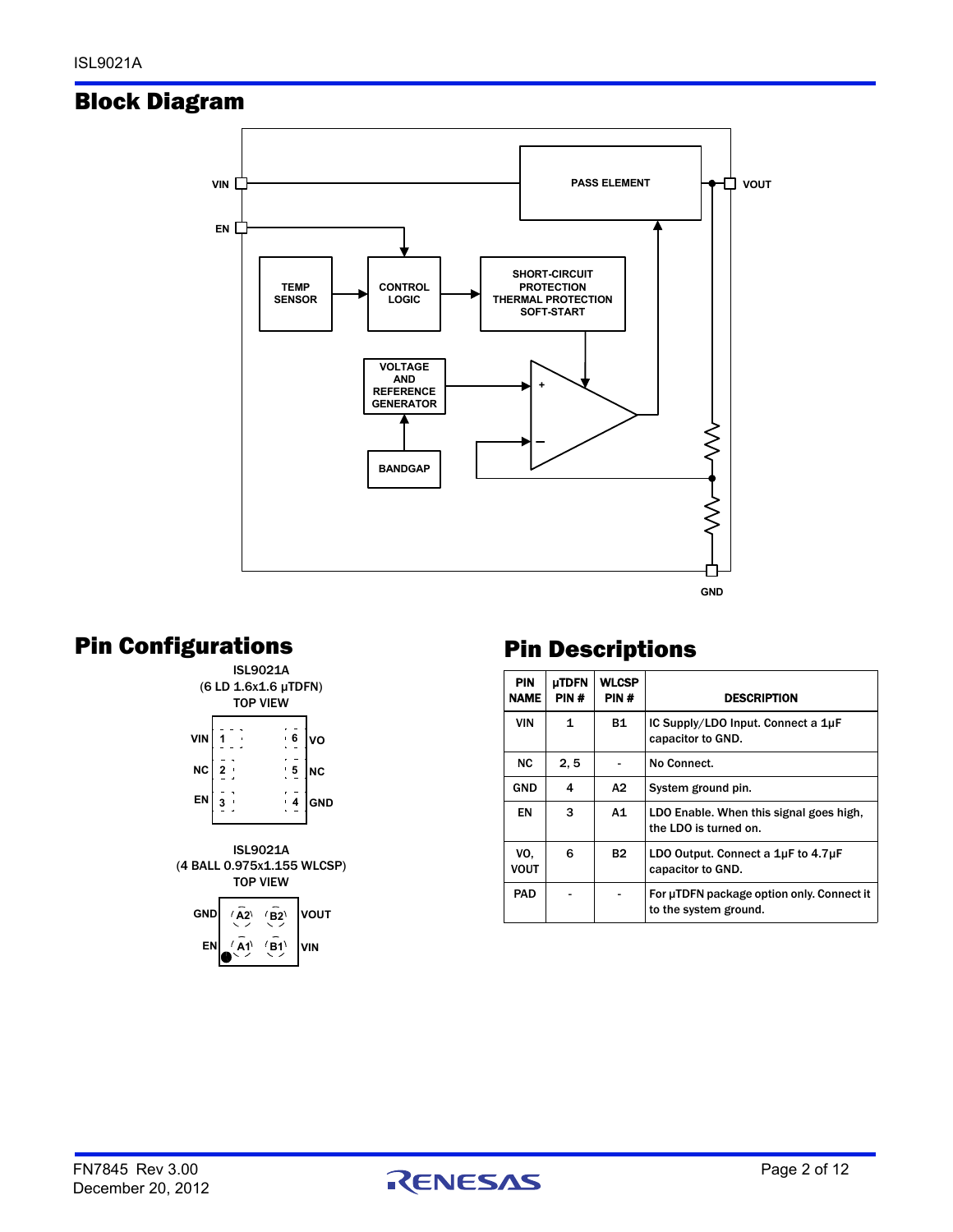## <span id="page-2-0"></span>Ordering Information

| <b>PART NUMBER</b><br>(Notes 1, 4) | <b>PART</b><br><b>MARKING</b>             | V <sub>O</sub> VOLTAGE<br>$(V)$          | <b>TEMP RANGE</b><br>(°C)                                    | <b>PACKAGE</b><br>Tape & Reel<br>(Pb-free) | PKG.<br>DWG.# |
|------------------------------------|-------------------------------------------|------------------------------------------|--------------------------------------------------------------|--------------------------------------------|---------------|
| ISL9021AIINZ-T (Note 2)            | <b>21AN</b>                               | 3.3                                      | $-40\degree$ C to $+85\degree$ C<br>4 Ball 0.975x1.155 WLCSP |                                            | W2x2.4        |
| ISL9021AIIUZ-T (Note 2)            | <b>21AU</b>                               | 3.1                                      | -40°C to +85°C                                               | 4 Ball 0.975x1.155 WLCSP<br>W2x2.4         |               |
| ISL9021AIIMZ-T (Note 2)            | <b>21AM</b>                               | 3.0                                      | -40 $^{\circ}$ C to +85 $^{\circ}$ C                         | 4 Ball 0.975x1.155 WLCSP                   | W2x2.4        |
| ISL9021AIIKZ-T (Note 2)            | 21AK                                      | 2.85                                     | -40°C to +85°C                                               | 4 Ball 0.975x1.155 WLCSP                   | W2x2.4        |
| ISL9021AIIFZ-T (Note 2)            | <b>21AF</b>                               | 2.5                                      | -40°C to +85°C                                               | 4 Ball 0.975x1.155 WLCSP                   | W2x2.4        |
| ISL9021AIICZ-T (Note 2)            | <b>21AC</b>                               | 1.8                                      | -40 $^{\circ}$ C to +85 $^{\circ}$ C                         | 4 Ball 0.975x1.155 WLCSP                   | W2x2.4        |
| ISL9021AIIBZ-T (Note 2)            | 21AB                                      | $1.5\,$                                  | -40°C to +85°C                                               | 4 Ball 0.975x1.155 WLCSP                   | W2x2.4        |
| ISL9021AIIWZ-T (Note 2)            | <b>21AW</b>                               | 1.2                                      | -40°C to +85°C                                               | 4 Ball 0.975x1.155 WLCSP                   | W2x2.4        |
| ISL9021AIRUNZ-T (Note 3)           | V6                                        | 3.3                                      | $-40\degree$ C to $+85\degree$ C                             | 6 Ld µTDFN                                 | L6.1.6x1.6    |
| ISL9021AIRUNZ-T7A (Note 3)         | V6                                        | 3.3                                      | -40°C to +85°C                                               | 6 Ld µTDFN                                 | L6.1.6x1.6    |
| ISL9021AIRUMZ-T (Note 3)           | V5                                        | 3.0                                      | $-40\degree$ C to $+85\degree$ C                             | 6 Ld µTDFN                                 | L6.1.6x1.6    |
| ISL9021AIRUMZ-T7A (Note 3)         | V5                                        | 3.0                                      | -40 $^{\circ}$ C to +85 $^{\circ}$ C                         | 6 Ld µTDFN                                 | L6.1.6x1.6    |
| ISL9021AIRUKZ-T (Note 3)           | ٧4                                        | 2.85                                     | -40 $^{\circ}$ C to +85 $^{\circ}$ C                         | 6 Ld µTDFN                                 | L6.1.6x1.6    |
| ISL9021AIRUKZ-T7A (Note 3)         | ٧4                                        | 2.85                                     | -40°C to +85°C                                               | 6 Ld µTDFN                                 | L6.1.6x1.6    |
| ISL9021AIRUJZ-T (Note 3)           | VЗ                                        | 2.8                                      | -40 $^{\circ}$ C to +85 $^{\circ}$ C                         | 6 Ld µTDFN                                 | L6.1.6x1.6    |
| ISL9021AIRUJZ-T7A (Note 3)         | VЗ                                        | 2.8                                      | -40°C to +85°C                                               | 6 Ld µTDFN                                 | L6.1.6x1.6    |
| ISL9021AIRUFZ-T (Note 3)           | ٧2                                        | 2.5                                      | -40°C to +85°C                                               | 6 Ld µTDFN                                 | L6.1.6x1.6    |
| ISL9021AIRUFZ-T7A (Note 3)         | ٧2                                        | 2.5                                      | -40 $^{\circ}$ C to +85 $^{\circ}$ C                         | 6 Ld µTDFN                                 | L6.1.6x1.6    |
| ISL9021AIRUCZ-T (Note 3)           | ٧1                                        | 1.8                                      | -40°C to +85°C                                               | 6 Ld µTDFN                                 | L6.1.6x1.6    |
| ISL9021AIRUCZ-T7A (Note 3)         | ٧1                                        | 1.8                                      | -40°C to +85°C                                               | 6 Ld µTDFN                                 | L6.1.6x1.6    |
| ISL9021AIRUBZ-T (Note 3)           | VO                                        | 1.5                                      | -40 $^{\circ}$ C to +85 $^{\circ}$ C                         | 6 Ld µTDFN                                 | L6.1.6x1.6    |
| ISL9021AIRUBZ-T7A (Note 3)         | VO                                        | $1.5\,$                                  | -40°C to +85°C                                               | 6 Ld µTDFN                                 | L6.1.6x1.6    |
| ISL9021AIRUWZ-T (Note 3)           | ٧7                                        | 1.2                                      | -40°C to +85°C                                               | 6 Ld µTDFN                                 | L6.1.6x1.6    |
| ISL9021AIRUWZ-T7A (Note 3)         | ٧7                                        | 1.2                                      | $-40\degree$ C to $+85\degree$ C                             | 6 Ld µTDFN                                 | L6.1.6x1.6    |
| ISL9021AIRUYZ-T (Note 3)           | ٧8                                        | 0.9                                      | $-40\degree$ C to $+85\degree$ C                             | 6 Ld µTDFN                                 | L6.1.6x1.6    |
| ISL9021AIRUYZ-T7A (Note 3)         | ٧8                                        | 0.9                                      | -40 $^{\circ}$ C to +85 $^{\circ}$ C                         | 6 Ld µTDFN                                 | L6.1.6x1.6    |
| ISL9021AIINZ-EVZ                   |                                           | <b>Evaluation Board for ISL9021AIINZ</b> |                                                              |                                            |               |
| ISL9021AIIUZ-EVZ                   |                                           | <b>Evaluation Board for ISL9021AIIUZ</b> |                                                              |                                            |               |
| ISL9021AIIMZ-EVZ                   |                                           | <b>Evaluation Board for ISL9021AIIMZ</b> |                                                              |                                            |               |
| ISL9021AIIKZ-EVZ                   | <b>Evaluation Board for ISL9021AIIKZ</b>  |                                          |                                                              |                                            |               |
| ISL9021AIIFZ-EVZ                   | <b>Evaluation Board for ISL9021AIIFZ</b>  |                                          |                                                              |                                            |               |
| ISL9021AIICZ-EVZ                   | <b>Evaluation Board for ISL9021AIICZ</b>  |                                          |                                                              |                                            |               |
| ISL9021AIIBZ-EVZ                   | <b>Evaluation Board for ISL9021AIIBZ</b>  |                                          |                                                              |                                            |               |
| ISL9021AIIWZ-EVZ                   | <b>Evaluation Board for ISL9021AIIWZ</b>  |                                          |                                                              |                                            |               |
| ISL9021AIRUNZ-EVZ                  | <b>Evaluation Board for ISL9021AIRUNZ</b> |                                          |                                                              |                                            |               |
| ISL9021AIRUMZ-EVZ                  | <b>Evaluation Board for ISL9021AIRUMZ</b> |                                          |                                                              |                                            |               |
| ISL9021AIRUKZ-EVZ                  | Evaluation Board for ISL9021AIRUKZ        |                                          |                                                              |                                            |               |
| ISL9021AIRUJZ-EVZ                  | <b>Evaluation Board for ISL9021AIRUJZ</b> |                                          |                                                              |                                            |               |

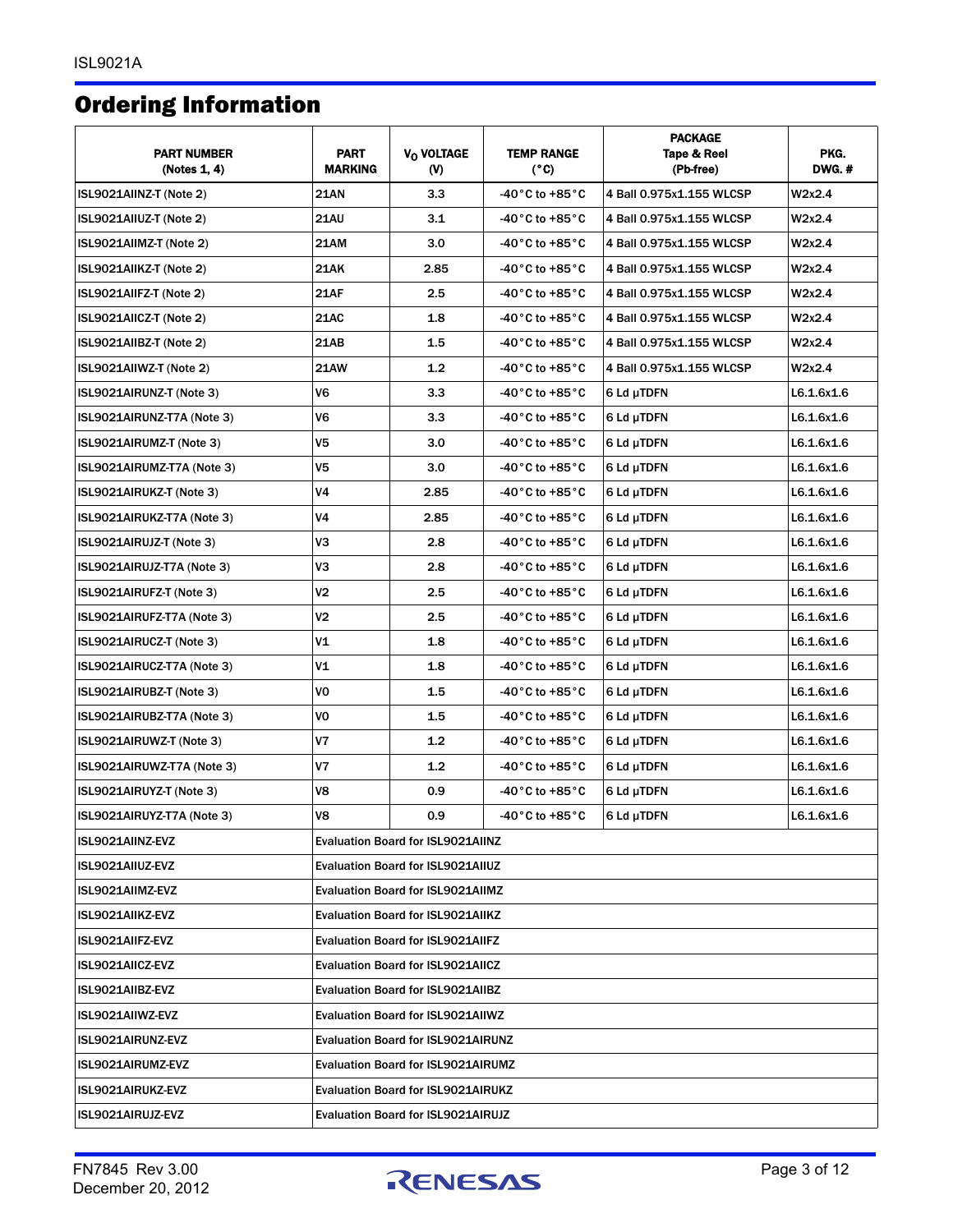#### Ordering Information (Continued)

| <b>PART NUMBER</b><br>(Notes 1, 4) | <b>PART</b><br><b>MARKING</b>             | V <sub>O</sub> VOLTAGE<br>$\mathbf{w}$    | <b>TEMP RANGE</b><br>(°C) | <b>PACKAGE</b><br>Tape & Reel<br>(Pb-free) | PKG.<br><b>DWG.#</b> |
|------------------------------------|-------------------------------------------|-------------------------------------------|---------------------------|--------------------------------------------|----------------------|
| <b>ISL9021AIRUFZ-EVZ</b>           | <b>Evaluation Board for ISL9021AIRUFZ</b> |                                           |                           |                                            |                      |
| <b>ISL9021AIRUCZ-EVZ</b>           | <b>Evaluation Board for ISL9021AIRUCZ</b> |                                           |                           |                                            |                      |
| <b>ISL9021AIRUBZ-EVZ</b>           | Evaluation Board for ISL9021AIRUBZ        |                                           |                           |                                            |                      |
| <b>ISL9021AIRUWZ-EVZ</b>           | Evaluation Board for ISL9021AIRUWZ        |                                           |                           |                                            |                      |
| ISL9021AIRUYZ-EVZ                  |                                           | <b>Evaluation Board for ISL9021AIRUYZ</b> |                           |                                            |                      |

NOTES:

<span id="page-3-0"></span>1. Please refer to **[TB347](http://www.intersil.com/data/tb/tb347.pdf)** for details on reel specifications.

<span id="page-3-2"></span>2. These Intersil Pb-free WLCSP and BGA packaged products employ special Pb-free material sets; molding compounds/die attach materials and SnAgCu - e1 solder ball terminals, which are RoHS compliant and compatible with both SnPb and Pb-free soldering operations. Intersil Pb-free WLCSP and BGA packaged products are MSL classified at Pb-free peak reflow temperatures that meet or exceed the Pb-free requirements of IPC/JEDEC J STD-020.

<span id="page-3-3"></span>3. These Intersil Pb-free plastic packaged products employ special Pb-free material sets; molding compounds/die attach materials and NiPdAu plate - e4 termination finish, which is RoHS compliant and compatible with both SnPb and Pb-free soldering operations. Intersil Pb-free products are MSL classified at Pb-free peak reflow temperatures that meet or exceed the Pb-free requirements of IPC/JEDEC J STD-020.

<span id="page-3-1"></span>4. For Moisture Sensitivity Level (MSL), please see device information page for **ISL9021A**. For more information on MSL please see techbrief [TB363.](http://www.intersil.com/data/tb/tb363.pdf)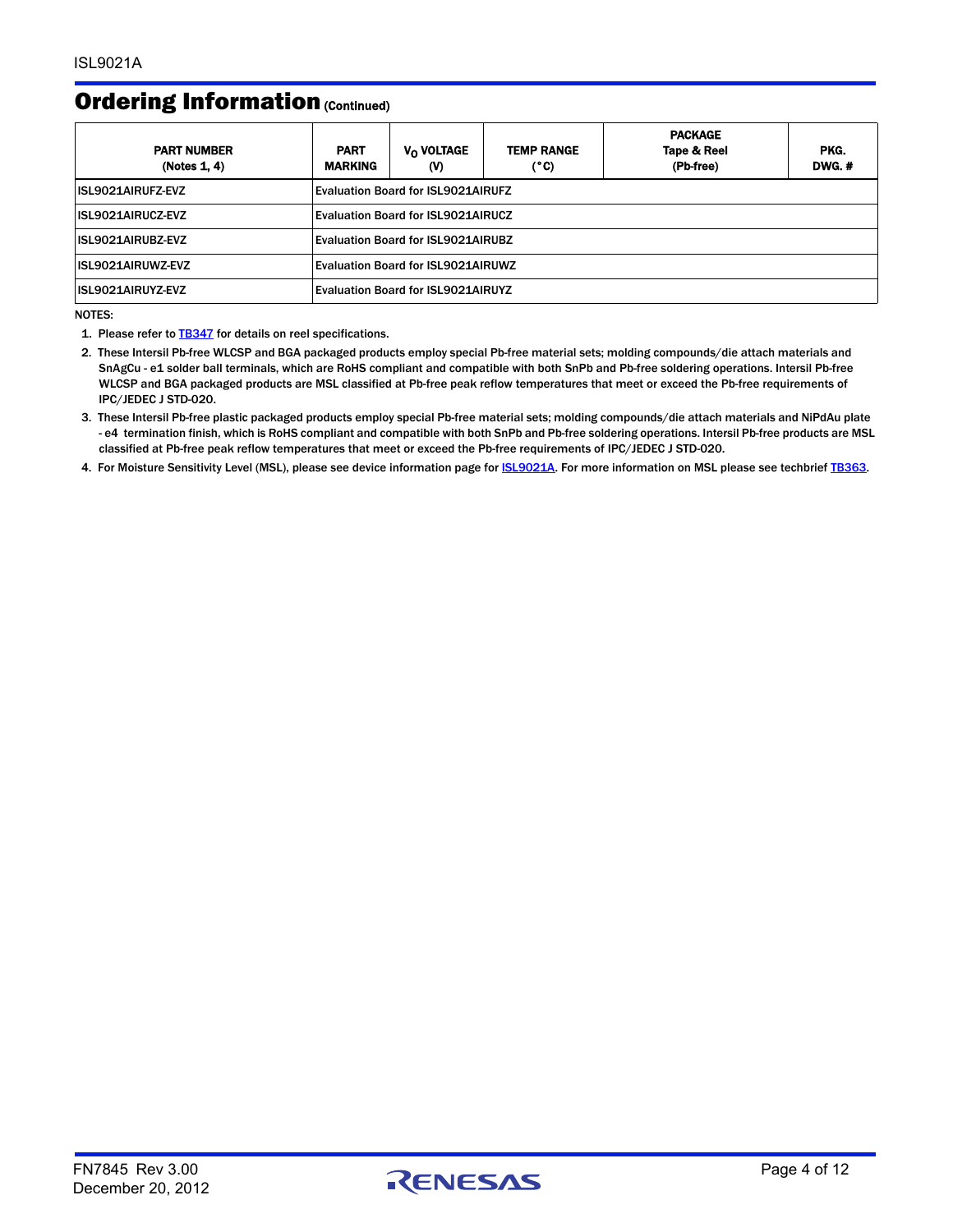#### Absolute Maximum Ratings Thermal Information

#### Recommended Operating Conditions

| Ambient Temperature Range $(T_{\Delta})$ 40°C to +85°C |  |
|--------------------------------------------------------|--|
|                                                        |  |
| <b>ESD Rating</b>                                      |  |
|                                                        |  |
|                                                        |  |
|                                                        |  |
|                                                        |  |

| <b>Thermal Resistance (Typical)</b>              | $\theta_{IA}$ (°C/W) $\theta_{IC}$ (°C/W) |      |
|--------------------------------------------------|-------------------------------------------|------|
| 4 Ball WLCSP (Note 5)                            | 135.64                                    | N/A  |
|                                                  |                                           | - 93 |
| Junction Temperature Range 40°C to +125°C        |                                           |      |
| Operating Temperature Range 40°C to +85°C        |                                           |      |
|                                                  |                                           |      |
|                                                  |                                           |      |
| http://www.intersil.com/pbfree/Pb-FreeReflow.asp |                                           |      |

*CAUTION: Do not operate at or near the maximum ratings listed for extended periods of time. Exposure to such conditions may adversely impact product reliability and result in failures not covered by warranty.*

#### NOTES:

- <span id="page-4-0"></span>5.  $\theta_{JA}$  is measured in free air with the component mounted on a high effective thermal conductivity test board with "direct attach" features. See Tech Brief [TB379](http://www.intersil.com/data/tb/tb379.pdf).
- <span id="page-4-1"></span>6.  $\theta_{JA}$  is measured with the component mounted on a high effective thermal conductivity test board in free air. See Tech Brief [TB379](http://www.intersil.com/data/tb/tb379.pdf) for details.
- <span id="page-4-2"></span>7. For  $\theta_{IC}$ , the "case temp" location is taken at the package top center.

**Electrical Specifications**  $T_A = 40^{\circ}$ C to +85 $^{\circ}$ C; V<sub>IN</sub> = (V<sub>O</sub> + 0.5V) to 5.5V with a minimum V<sub>IN</sub> of 1.5V; C<sub>IN</sub> = 1µF; C<sub>O</sub> = 1µF. Boldface limits apply over the operating temperature range, -40°C to +85°C.

| <b>PARAMETER</b>                       | <b>SYMBOL</b>           | <b>TEST CONDITIONS</b>                                                                                | <b>MIN</b><br>(Note 10) | <b>TYP</b> | <b>MAX</b><br>(Note 10) | <b>UNIT</b>            |  |  |
|----------------------------------------|-------------------------|-------------------------------------------------------------------------------------------------------|-------------------------|------------|-------------------------|------------------------|--|--|
| <b>DC CHARACTERISTICS</b>              |                         |                                                                                                       |                         |            |                         |                        |  |  |
| <b>Supply Voltage</b>                  | $V_{IN}$                |                                                                                                       | 1.5                     |            | 5.5                     | V                      |  |  |
| V <sub>IN</sub> Undervoltage Lockout   | $VUVLO+$                | V <sub>IN</sub> Rising                                                                                |                         | 1.425      | 1.5                     | v                      |  |  |
| <b>Threshold</b>                       | V <sub>UVLO-</sub>      | V <sub>IN</sub> Falling                                                                               | 1.3                     | 1.375      |                         | v                      |  |  |
| <b>Ground Current</b>                  | l <sub>DD</sub>         | Output Enabled; $I_0 = 0$ ; $V_{IN} = 1.5V$ to 5.5V                                                   |                         | 35         | 50                      | μA                     |  |  |
| <b>Shutdown Current</b>                | <b>l</b> <sub>DDS</sub> | $V_{1N}$ = 5.5V, EN = Low, $I_{O}$ = 0                                                                |                         | 0.1        | 1.0                     | μA                     |  |  |
| <b>Output Voltage Accuracy</b>         |                         | $V_{1N} = V_0 + 0.5V$ to 5.5V, $I_0 = 1$ mA to 250mA, T <sub>J</sub> = +25 °C                         | $-0.8$                  |            | $+0.8$                  | %                      |  |  |
|                                        |                         | $V_{1N}$ = $V_{0}$ + 0.5V to 5.5V, $I_{0}$ = 1mA to 250mA, T <sub>1</sub> = -40 °C to +125 °C         | $-1.8$                  |            | $+1.8$                  | %                      |  |  |
| <b>Maximum Output Current</b>          | $I_{MAX}$               | <b>Continuous</b>                                                                                     | 250                     |            |                         | mA                     |  |  |
| <b>Internal Current Limit</b>          | <sup>I</sup> LIM        |                                                                                                       | 260                     |            |                         | mA                     |  |  |
| Dropout Voltage (Notes 8, 9)           | V <sub>DO</sub>         | $I_0$ = 250mA; $V_0$ > 1.8V                                                                           |                         | 150        | 250                     | mV                     |  |  |
| <b>Thermal Shutdown Temperature</b>    | T <sub>SD</sub>         |                                                                                                       |                         | 160        |                         | °C                     |  |  |
| <b>Thermal Shutdown Hysteresis</b>     |                         |                                                                                                       |                         | 20         |                         | °C                     |  |  |
| <b>AC CHARACTERISTICS</b>              |                         |                                                                                                       |                         |            |                         |                        |  |  |
| <b>Ripple Rejection (Note 8)</b>       |                         | $V_{1N}$ = 4.5V, $V_{0}$ = 3.3V @ 1kHz                                                                |                         | 60         |                         | dB                     |  |  |
|                                        |                         | $V_{IN}$ = 4.5V, $V_{O}$ = 3.3V @ 10kHz                                                               |                         | 75         |                         | dB                     |  |  |
|                                        |                         | $V_{IN}$ = 4.5V, $V_{O}$ = 3.3V @ 1MHz                                                                |                         | 50         |                         | dB                     |  |  |
| Output Noise Voltage (Note 8)          |                         | $V_{1N}$ = 4.2V, T <sub>A</sub> = +25°C, BW = 10Hz to 100kHz, $I_{0}$ = 10mA                          |                         | $8.5*V_0$  |                         | $\mu$ V <sub>RMS</sub> |  |  |
| <b>DEVICE START-UP CHARACTERISTICS</b> |                         |                                                                                                       |                         |            |                         |                        |  |  |
| <b>Device Enable Time</b>              | t <sub>EN</sub>         | Time from assertion of the EN pin to when the output voltage<br>reaches 95% of the $V_{\Omega}$ (nom) |                         | 250        | 600                     | μs                     |  |  |
| <b>LDO Soft-start Ramp Rate</b>        | tssr                    | Slope of linear portion of LDO output voltage ramp during start-up                                    |                         | 30         | 60                      | $\mu$ s/V              |  |  |

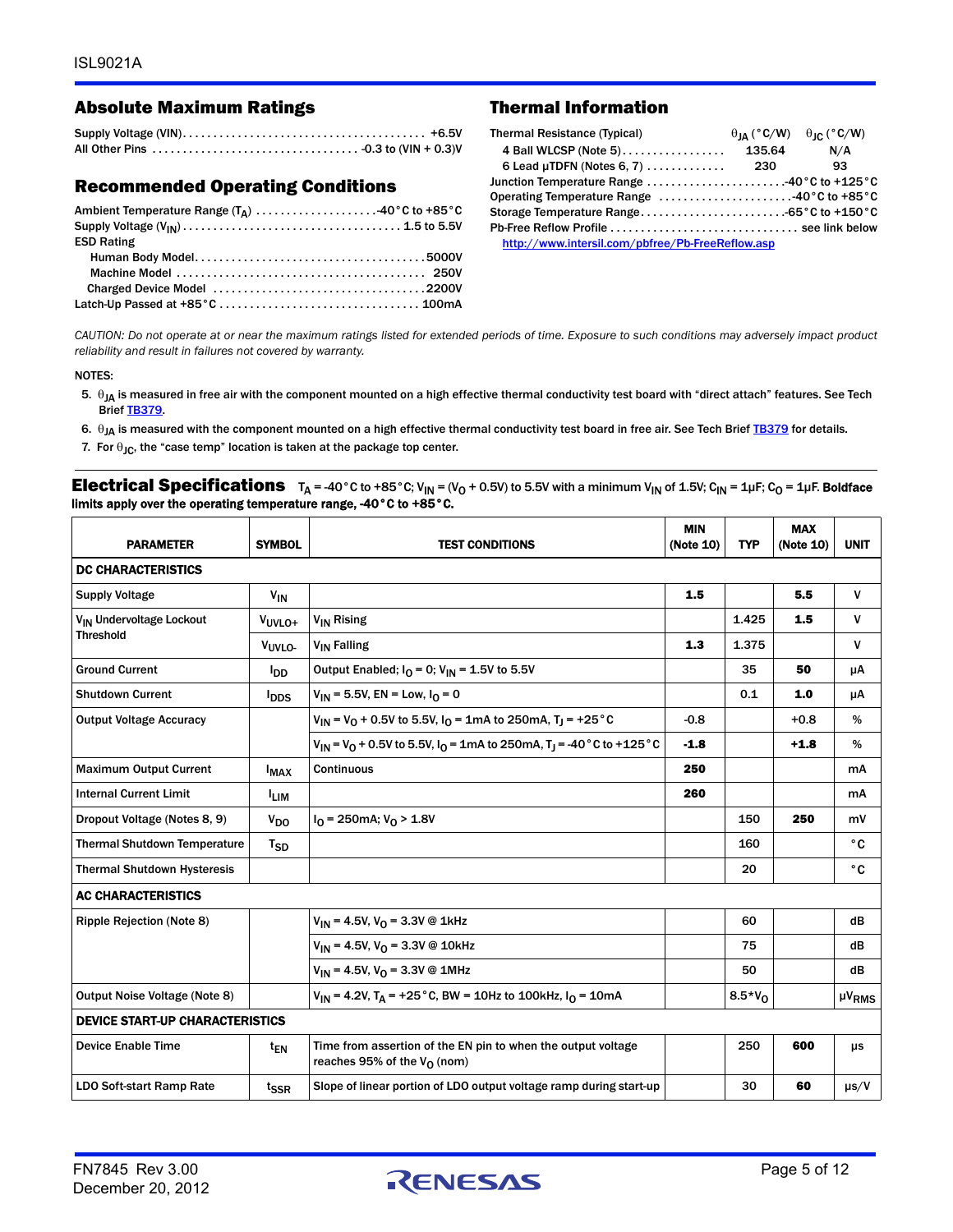**Electrical Specifications**  $T_A = 40^{\circ}$ C to +85 $^{\circ}$ C; V<sub>IN</sub> = (V<sub>O</sub> + 0.5V) to 5.5V with a minimum V<sub>IN</sub> of 1.5V; C<sub>IN</sub> = 1µF; C<sub>O</sub> = 1µF. Boldface limits apply over the operating temperature range, -40°C to +85°C. (Continued)

| <b>PARAMETER</b>                | <b>SYMBOL</b>                    | <b>TEST CONDITIONS</b> | <b>MIN</b><br>(Note 10) | <b>TYP</b> | <b>MAX</b><br>(Note 10) | <b>UNIT</b> |
|---------------------------------|----------------------------------|------------------------|-------------------------|------------|-------------------------|-------------|
| <b>EN LOGIC CHARACTERISTICS</b> |                                  |                        |                         |            |                         |             |
| <b>Input Low Voltage</b>        | $V_{IL}$                         |                        |                         |            | 0.4                     | v           |
| Input High Voltage              | V <sub>IH</sub>                  |                        | 1.1                     |            |                         | v           |
| Input Leakage Current           | <sup>I</sup> IL, <sup>I</sup> IH |                        |                         |            | 0.1                     | μA          |

NOTES:

<span id="page-5-1"></span>8. Limits established by characterization and are not production tested.

<span id="page-5-2"></span>9. Dropout voltage is measured as  $V_{IN}$  -  $V_O$ , when  $V_O$  is 4% lower than the value of  $V_O$ 

<span id="page-5-0"></span>10. Parameters with MIN and/or MAX limits are 100% tested at +25°C, unless otherwise specified. Temperature limits established by characterization and are not production tested.

## Typical Operating Performance







FIGURE 3. QUIESCENT CURRENT vs INPUT VOLTAGE  $(V_{\text{OUT}} = 1.85V)$ 



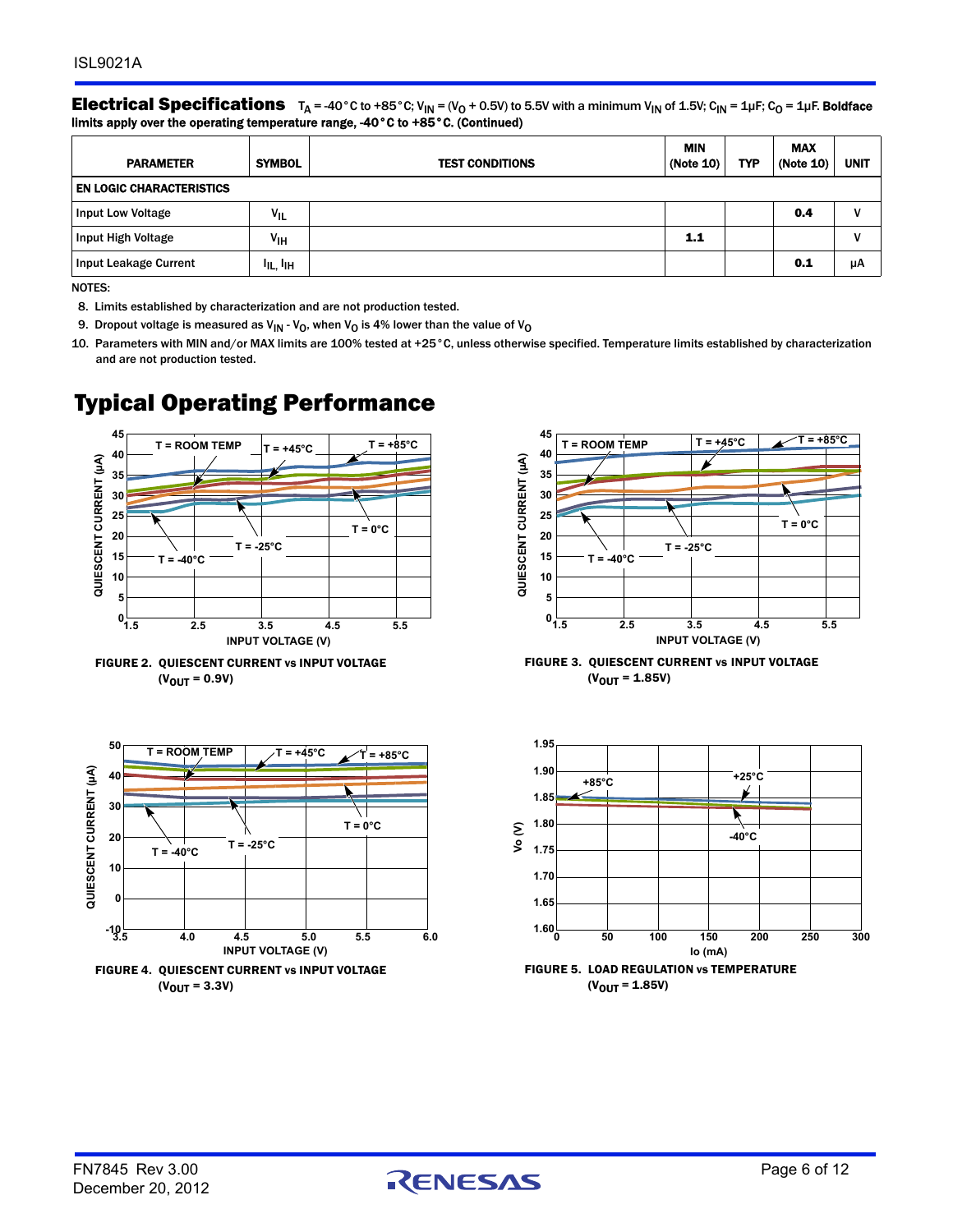## **Typical Operating Performance (Continued)**







FIGURE 8. LINE REGULATION vs TEMPERATURE (V<sub>OUT</sub> = 3.3V) FIGURE 9. LOAD REGULATION vs TEMPERATURE (V<sub>OUT</sub> = 0.9V)









FIGURE 10. LINE REGULATION vs TEMPERATURE (V<sub>OUT</sub> = 0.9V) FIGURE 11. LOAD TRANSIENT RESPONSE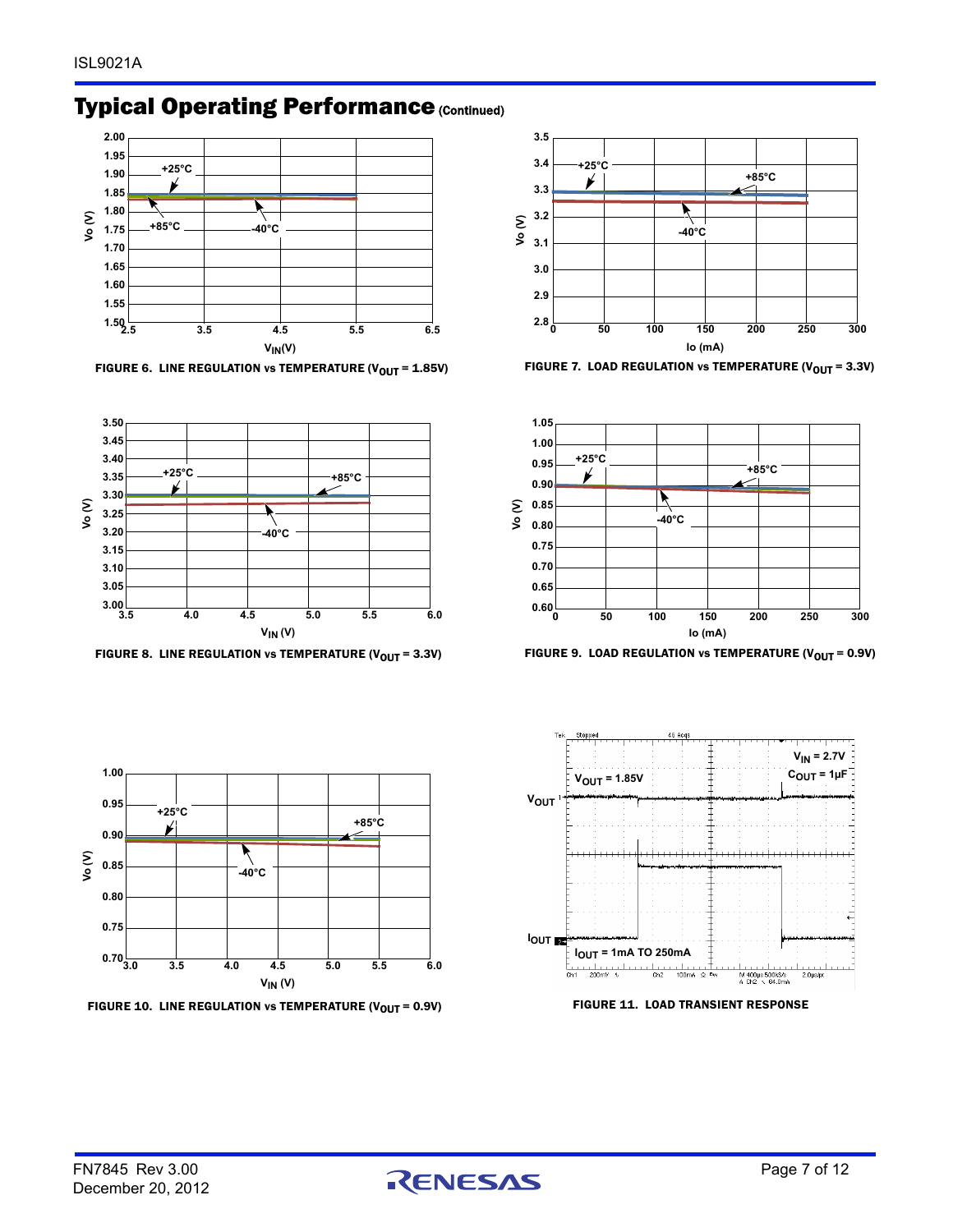## **Typical Operating Performance (Continued)**





FIGURE 14. POWER SUPPLY REJECTION vs FREQUENCY

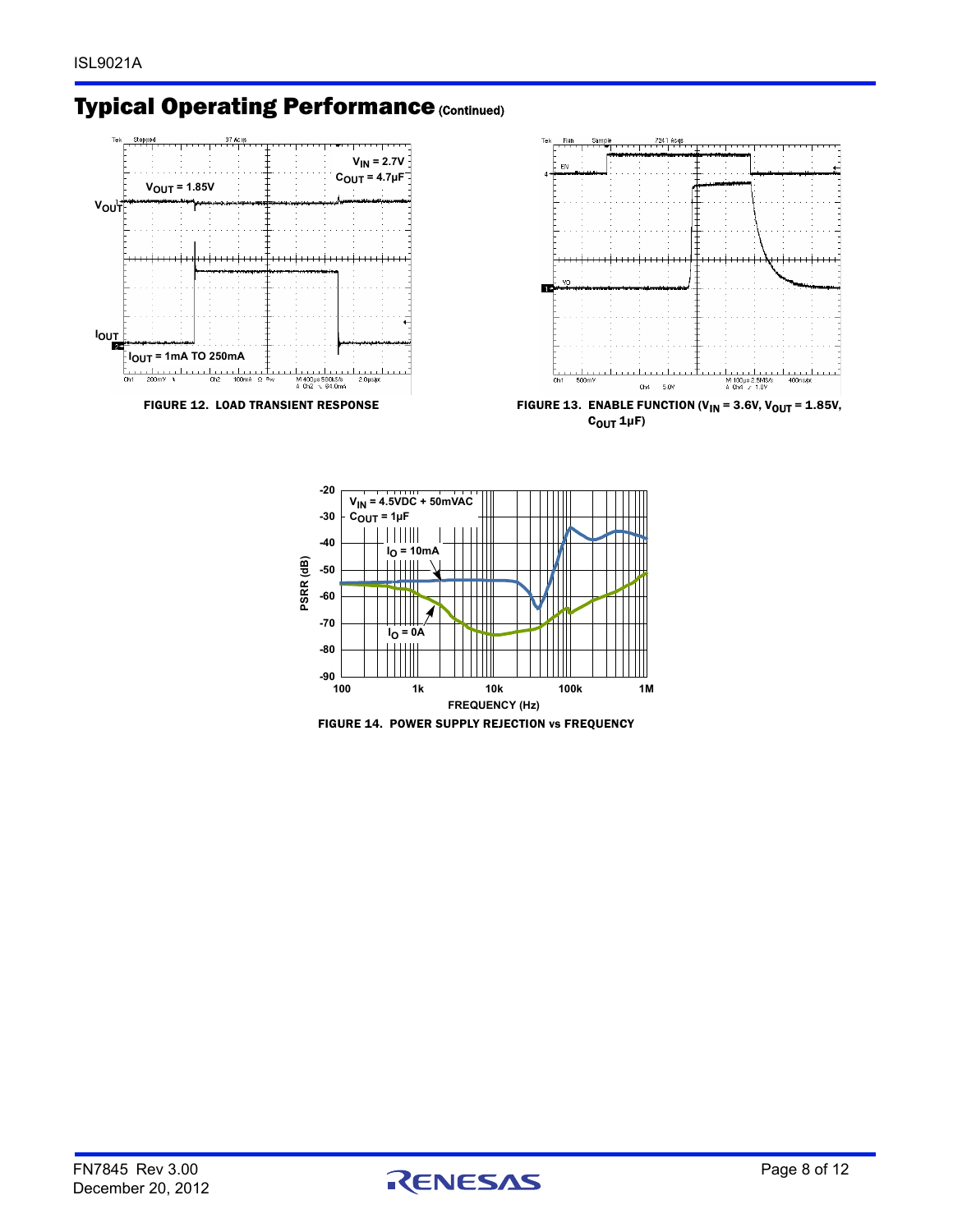## Functional Description

The ISL9021A is a high performance low-dropout regulator (LDO) with 250mA sourcing capability. The extra low ground current makes this part a good choice for handheld product applications. The device also incorporates overcurrent, thermal shutdown, reverse current protections, and soft-start features.

Thermal shutdown protects the device against overheating. Soft-start limits the start-up input current surges. In some applications, the output voltage may be externally pulled higher than the input, or the input voltage could be connected to ground, or connected to some voltage lower than the output side. The ISL9021A features reverse current protection; that can block the reverse current from output to input.

#### Enable Control

The ISL9021A has an enable pin. When EN is low, the IC is in shutdown mode. In this condition, all on-chip circuits are off, and the device draws minimum current, typically less than 0.1µA(typ). Driving this pin high will turn on the device.

#### LDO Protections

The ISL9021A offers several protection functions, making it ideal for use in battery-powered applications. The ISL9021A provides short-circuit protection by limiting the output current at current limit of 260mA (min). If the short circuit lasts long enough, the die temperature increases, and the over-temperature protection circuit will shut down the output. When the die temperature reaches about +145°C, thermal protection starts to work with output being loaded with at least 50mA. Once the die temperature drops to about +110°C, the LDO will resume operation beginning with a soft-start.

The ISL9021A's reverse current protection is intended to block reverse conduction if output voltage is higher than input voltage.

#### Input and Output Capacitors

The ISL9021A provides a linear regulator that has low quiescent current, fast transient response, and overall stable operation across the recommended operating conditions. A ceramic capacitor (X5R or X7R) with a capacitance of  $1\mu$ F to 4.7 $\mu$ F with an ESR up to 400m $\Omega$  is suitable for the ISL9021A to maintain its output stability. The ground connection of the output capacitor should be routed directly to the GND pin of the device, and also placed close to the IC. Similarly for the input capacitor, usually a 1µF ceramic capacitor (X5R or 7R) is suitable for most cases, but if a large, fast rising load transient condition is expected, a higher value input capacitor may be necessary to achieve satisfactory performance.

#### Board Layout Recommendations

A good PCB layout is an important step to achieve good performance. It is recommended to design the board with separate ground planes for input and output, and connect both ground planes at the GND pin of the IC. Consideration should be taken when placing the components and routing the trace to minimize the ground impedance, and keep the parasitic inductance low. Usually the input/output capacitors should be placed as close to the IC as possible with a good ground connection.

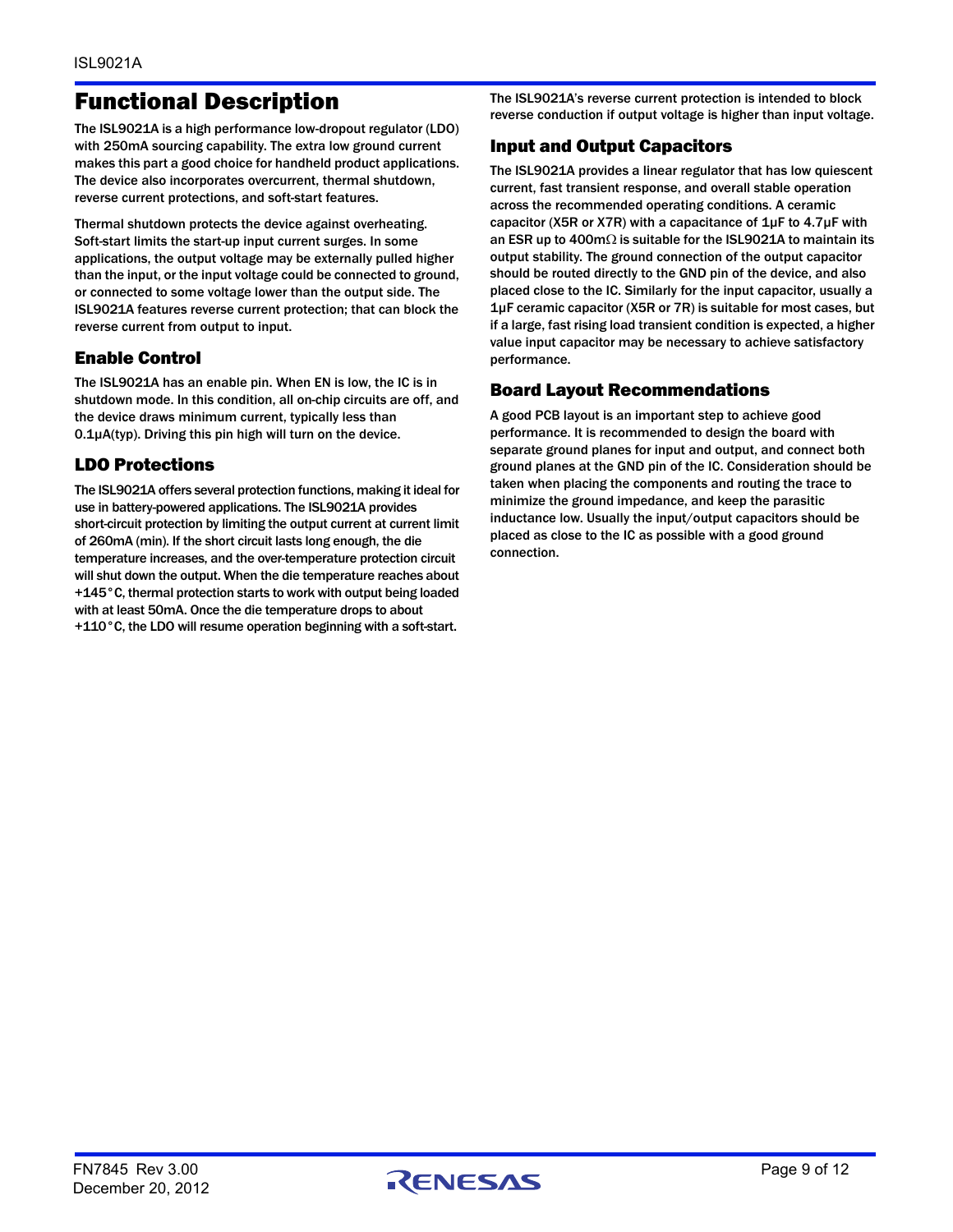## Revision History

The revision history provided is for informational purposes only and is believed to be accurate, but not warranted. Please go to web to make sure you have the latest revision.

| <b>DATE</b>       | <b>REVISION</b> | <b>CHANGE</b>                                                                                                                                              |  |
|-------------------|-----------------|------------------------------------------------------------------------------------------------------------------------------------------------------------|--|
| December 17, 2012 | FN7845.3        | Added evaluation boards and ISL9021AIIUZ-T to "Ordering Information" on page 3.                                                                            |  |
| December 2, 2011  | <b>FN7845.2</b> | Changed CSP package dimension from "2mmx2mm" to "0.975mmx1.155mm" on page 1 to page 3.                                                                     |  |
| October 7, 2011   | FN7845.1        | Updated "Ordering Information" on page 3 by adding ISL9021AIRUYZ-T and ISL9021AIRUYZ-T7A parts. Made<br>corrections to part markings and added -T7A parts. |  |
| May 27, 2011      | <b>FN7845.0</b> | <b>Initial Release</b>                                                                                                                                     |  |

## About Intersil

Intersil Corporation is a leader in the design and manufacture of high-performance analog, mixed-signal and power management semiconductors. The company's products address some of the fastest growing markets within the industrial and infrastructure, personal computing and high-end consumer markets. For more information about Intersil or to find out how to become a member of our winning team, visit our website and career page at <www.intersil.com>.

For a complete listing of Applications, Related Documentation and Related Parts, please see the respective product information page. Also, please check the product information page to ensure that you have the most updated datasheet: **ISL9021A** 

To report errors or suggestions for this datasheet, please go to: <www.intersil.com/askourstaff>

Reliability reports are available from our website at: <http://rel.intersil.com/reports/search.php>

© Copyright Intersil Americas LLC 2011-2012. All Rights Reserved. All trademarks and registered trademarks are the property of their respective owners.

For additional products, see [www.intersil.com/en/products.html](http://www.intersil.com/en/products.html?utm_source=Intersil&utm_medium=datasheet&utm_campaign=disclaimer-ds-footer)

[Intersil products are manufactured, assembled and tested utilizing ISO9001 quality systems as noted](http://www.intersil.com/en/products.html?utm_source=Intersil&utm_medium=datasheet&utm_campaign=disclaimer-ds-footer) in the quality certifications found at [www.intersil.com/en/support/qualandreliability.html](http://www.intersil.com/en/support/qualandreliability.html?utm_source=Intersil&utm_medium=datasheet&utm_campaign=disclaimer-ds-footer)

*Intersil products are sold by description only. Intersil may modify the circuit design and/or specifications of products at any time without notice, provided that such modification does not, in Intersil's sole judgment, affect the form, fit or function of the product. Accordingly, the reader is cautioned to verify that datasheets are current before placing orders. Information furnished by Intersil is believed to be accurate and reliable. However, no responsibility is assumed by Intersil or its subsidiaries for its use; nor for any infringements of patents or other rights of third parties which may result from its use. No license is granted by implication or otherwise under any patent or patent rights of Intersil or its subsidiaries.*

For information regarding Intersil Corporation and its products, see [www.intersil.com](http://www.intersil.com?utm_source=intersil&utm_medium=datasheet&utm_campaign=disclaimer-ds-footer)

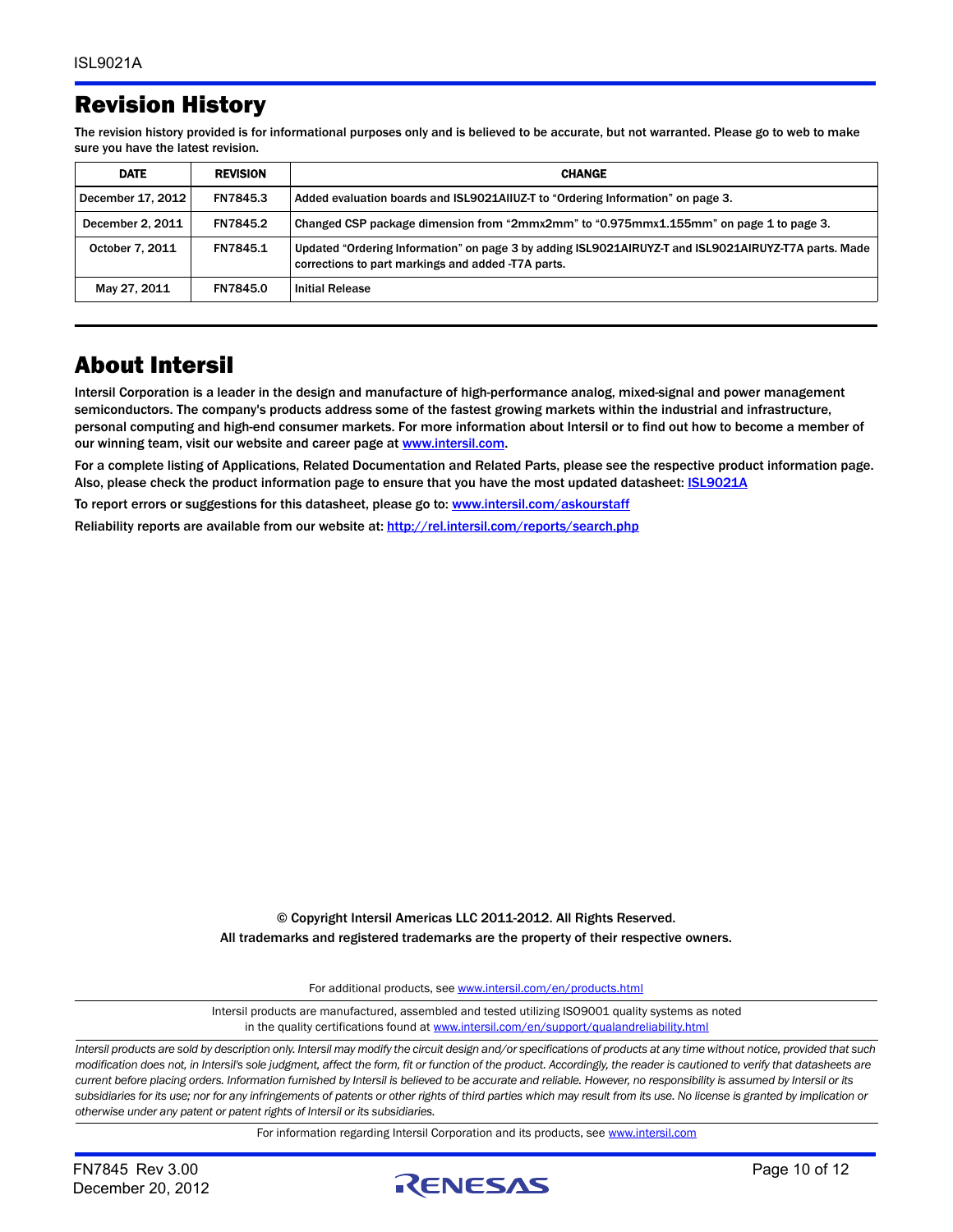## **Package Outline Drawing**

#### **L6.1.6x1.6**

#### **6 LEAD ULTRA THIN DUAL FLAT NO-LEAD COL PLASTIC PACKAGE (UTDFN COL)**

**Rev 1, 11/07**



#### NOTES:

- Dimensions in ( ) for Reference Only. 1. Dimensions are in millimeters.
- 2. Dimensioning and tolerancing conform to AMSE Y14.5m-1994.
- Unless otherwise specified, tolerance : Decimal ± 0.05 3.
- between 0.15mm and 0.30mm from the terminal tip. 4. Dimension b applies to the metallized terminal and is measured
- 5. Tiebar shown (if present) is a non-functional feature.
- located within the zone indicated. The pin #1 identifier may be The configuration of the pin #1 identifier is optional, but must be 6. either a mold or mark feature.



 $5X \overline{0}$  . 40 ± 0 . 1

ł

BASE PLANE

<u>4 0.25 +0.05 / -0.07</u>

0.10(M)C | A |B

4

3

S<sub>EA</sub>

 $1/10.10$  C  $\overline{C}$ 

SEE DETAIL "X"

0.08 C